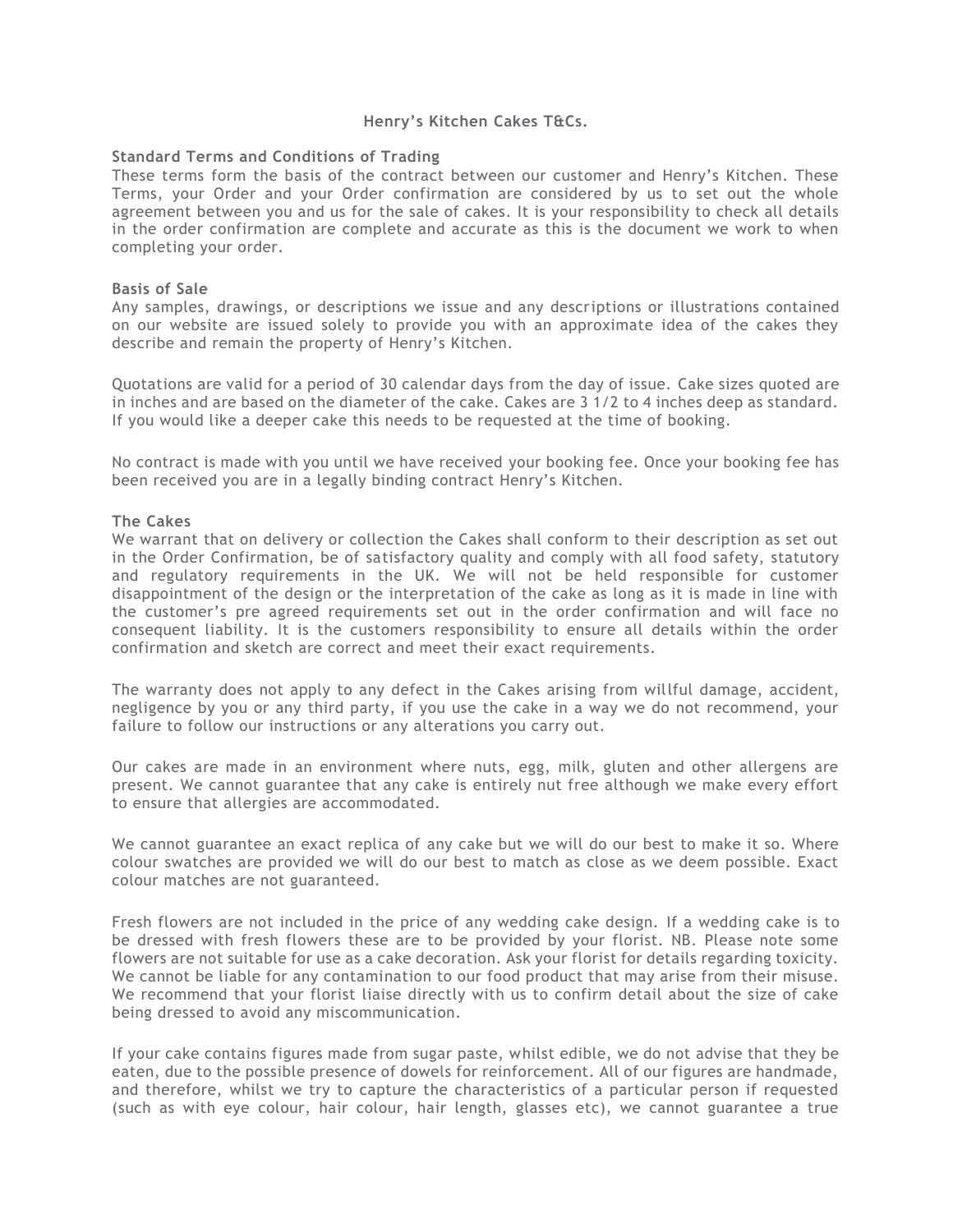likeness. It is your responsibility to provide images for our reference. If images are not provided standard figures shall be used.

Stacked cakes contain dowels in each tier to provide support and these should be removed before consumption.

The cake is a fresh product containing no additives or preservatives and it is our right to assume consumption on the day requested. Cakes should be stored in a dry place, at room temperature, away from direct sunlight and sources of heat in the box provided. They should NOT be refrigerated.

Henry's Kitchen and the customer expressly agree that the cakes and all goods purchased from Henry's Kitchen remain the property of Henry's Kitchen until paid for in full.

#### **Delivery and Collection**

All orders may be collected free of charge from Henry's Kitchen by prior arrangement. We accept no responsibility for any damage sustained to the cake once it has left the premises.

If delivery has been requested we will deliver the cake on the day set out in the order confirmation to the address provided. We do not offer specific delivery times. Henry's Kitchen will always do the best it can to ensure delivery dates agreed are achieved for the provision of the goods or services however the Company cannot accept liability for delays and time shall not be of the essence.

When delivering to a wedding venue, we will contact the venue in advance to arrange a mutually convenient time for delivery. If we set up the wedding cake we shall take a photograph of the cake before leaving and, where possible, obtain a signature from the venue confirming the cake has been received in good condition. Should the venue need to set up the cake themselves we shall explain how the cake is to be displayed and where possible obtain a signature to verify we have done so. Once the cake has been delivered we are unable to accept and liability for any damage sustained to the cake thereafter nor any failure to follow the instructions provided.

If the cake is delivered with a stand, a security deposit will be payable with the final balance. The stand must be returned to us in a good, clean condition within 3 days of the wedding. Upon the return of the stand the deposit will be refunded.

#### **Price and Payment**

The price of your cake will be as set out in your order confirmation. No Vat is payable on the cakes. A 25% booking fee is required for wedding cake orders (subject to a minimum of £75) and a £25 booking fee for all other cakes. For Wedding Cakes a detailed order confirmation will be issued detailing the final balance and payment details. No further payment reminders will be sent and it is the responsibility of the client to ensure payment is on time.

Please note all booking fees are non refundable and non transferable.

The balance must be paid in cleared monies no later than the date set out in the order confirmation by bank transfer to the account specified, cash or payment by debit or credit card. If paying by debit or credit card please allow 3 working days for payment to clear. Late payments will incur a £25 charge.

If payment is not received by the date specified this shall be constituted as breach of contract by the client. We reserve the right to hold the order until payment is made in full. When payment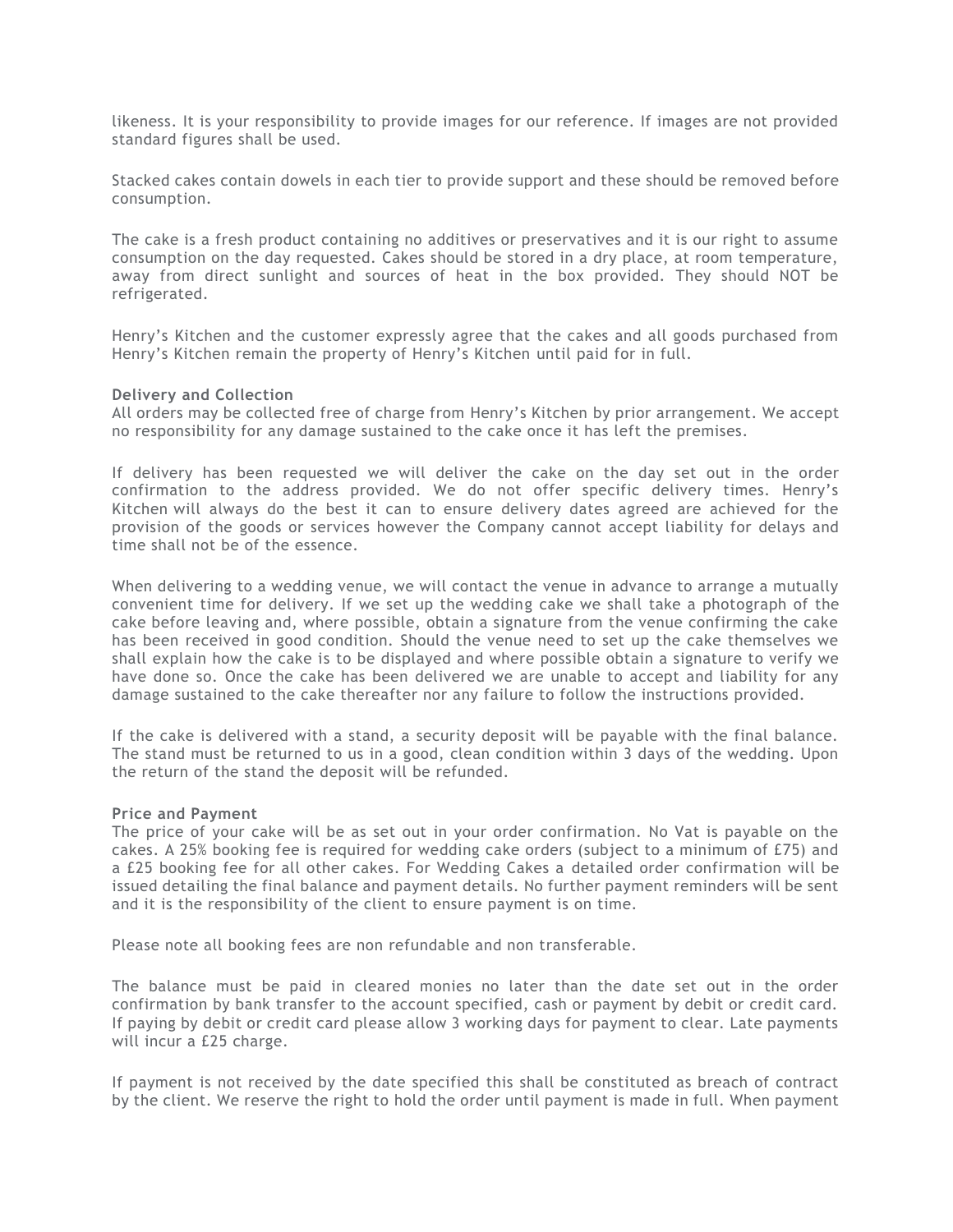is late we accept no responsibility should we be unable to purchase the required stock or equipment to make the cake as laid out in the order confirmation. In these circumstances the cake will be made as close to the order confirmation as possible with no redress or liability on Henry's Kitchen.

### **Cancellation, postponement and alterations**

In the event of a cancellation by yourselves, charges are as follows;

More than ninety days prior to the date = booking fee only.

Ninety days to one calendar month prior to the date = booking fee plus half the remaining cost.

Less than one calendar month prior to the date = full amount

Any payments previously made are not refundable.

In the event of a postponement, the payment due remains the same as a cancellation. Subject to availability we will carry the monies paid forward to the new wedding date. Please be aware that we will only do this on one occasion. Any further postponements will be classed as a cancelation.

You may, prior to 8 weeks before the wedding day, or 7 days for celebration cakes, amend or cancel your order by providing us with written notice. In the case of alterations, a new order confirmation will be issued detailing the changes and the new cost. Alterations are not confirmed until a new order confirmation has been issued. Should you make any changes after that time there will not be a reduction in the price you pay, even if your new design is cheaper than the original booking.

In the unlikely event that we need to cancel your order any monies paid will be refunded. Henry's Kitchen reserves the right to cancel, vary or suspend the operation of this contract if events occur which are in the nature of force majeure including (without prejudice to the generality of the foregoing): fire, floods, storm, plant breakdown, strike, lock outs, riot, hostilities, nonavailability of materials or supplies or any other event outside the control of Henry's Kitchen and Henry's Kitchen shall not be liable for any breach of contract resulting from such an event.

Henry's Kitchen's liability (both in contract and tort) in respect of defects in goods or services shall be limited to the issue of a credit note in respect thereof or granting a refund or other such compensatory measures as Henry's Kitchen, at its discretion, considers appropriate in the circumstances and shall be limited to the value of the goods or services giving rise to the claim.

Henry's Kitchen Company shall not under any circumstances be liable for the customer respect of indirect consequential loss or damage or loss of profits, provided always that these conditions do not exclude or restrict Henry' s Kitchen's statutory liability for death or personal injury arising from any negligence on Henry's Kitchen's part or liability imposed by statutory implied terms in Consumer Contracts.

## **Complaints** –

Complaints are very rare and due to the amount of work put into each individual cake we take them very seriously. Any issues must be bought to our attention with 48 hours on collection or delivery to give fair opportunity to assess the nature of the complaint.

Both Parties agree to not post any negative information about the other arising out of this Contract or Event on any online forum or website without providing advance written notice of the